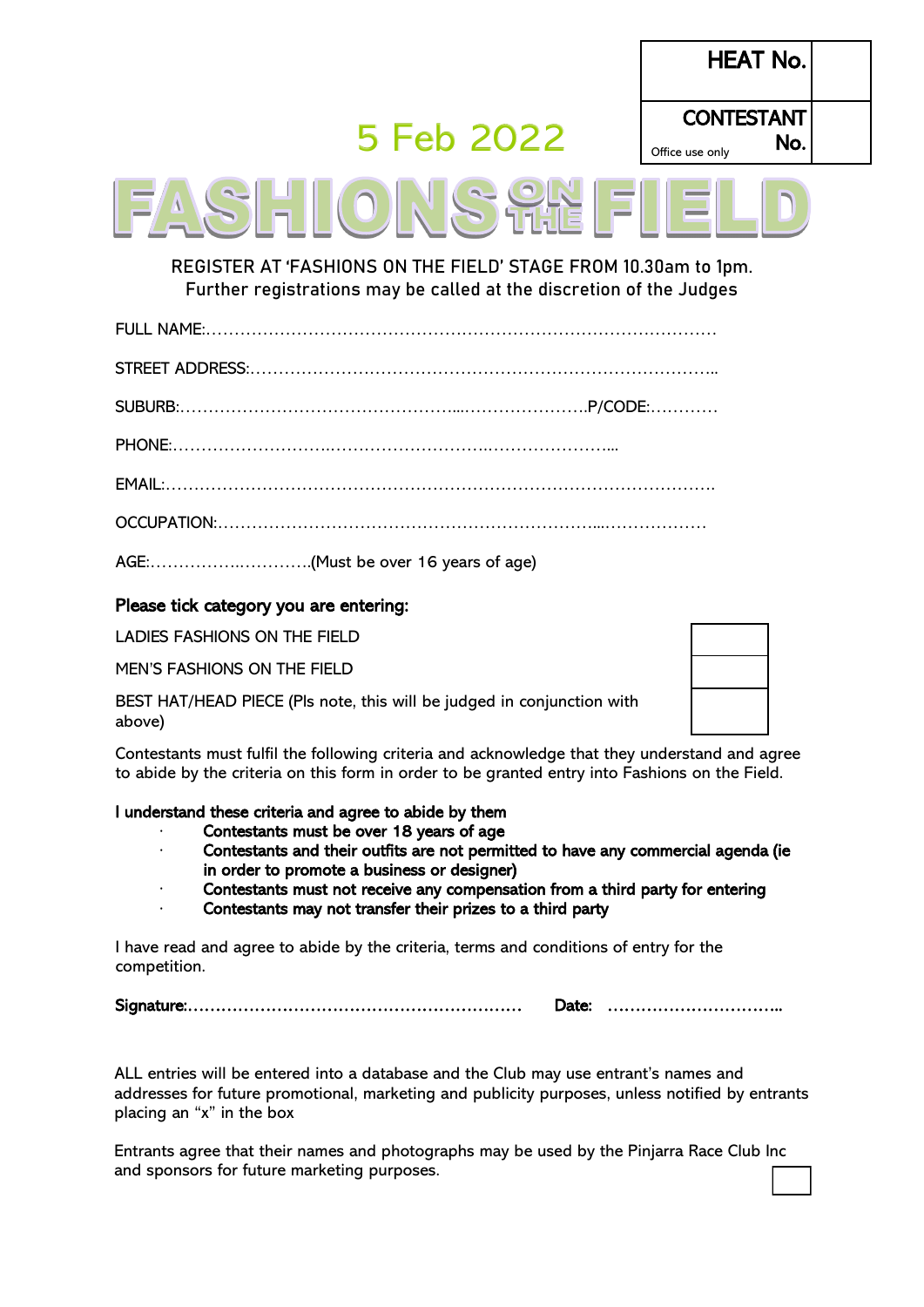# **Terms & Conditions of Entry for Ladies Day Fashions on the Field**

- Rules on how to enter forms part of the terms and conditions of entry.
- Without limitation, Contestants authorise and grant the Pinjarra Race Club and the WA Fashions on the Field Promoter and sponsors:

A. the right to record their image, voice and performance during the Magic Millions Ladies Day Fashions on the Field competition, including photographs, film and other audio-visual materials; and

B. the right to copy, adapt, edit, alter, reproduce, publish, distribute, exhibit, broadcast, transmit, and otherwise exploit, and permit others to exploit, parts or all of the Materials which have been recorded of the Contestant in all Media (including but not limited to on websites or via digital applications, and via

social media such as Facebook or You Tube), throughout the world and in perpetuity, for the purposes of publicity, marketing, advertising and promotion of Fashions on the Field and any racedays or events without further credit, compensation or reward.

- Entry may be refused if a contestant does not meet one or all of the Contestant Criteria, and/or if registration is not completed correctly by the stated close of registration time.
- Prizes will be a first, second and third in the Ladies AND Men's Finals and one winner for the Best Hat or Fascinator.
- Judges are selected by the Pinjarra Race Club Inc.
- Any approach by the Contestant or on behalf of the Contestant to the Judges or Pinjarra Race Club staff may result in elimination.
- The judges' decision is final, and no discussion or correspondence will be entered into.

# Heats

- To enter, contestants must pre-register at the Fashions on the Field Stage from 10.30 am. Registration closes at 1pm. Further registrations may be called at the discretion of the Judges. NO other form of registration will be accepted.
- Contestants will be allocated Heat Numbers on registration and must be back at the Stage 10 minutes before their allocated heat time to be eligible to enter. Contestants WILL NOT BE CALLED.
- Contestants will be scrutinised by the judging team to ensure they fulfil the contestant criteria and should they fail to meet the criteria may be eliminated before the heat.
- The number of heats will be dependant upon registration numbers. There will be one final for ladies and one final for the Men. The winner of the Best Hat or Fascinator will be chosen by the Judges from the heats.
- Judges will choose finalists from each heat and will announce these before contestants leave the stage. Judges may choose not to select a finalist from any heat.
- Contestants chosen for the finals must collect a 'finalist' number from the registration desk.

## Finals

- The selected finalists must be at the stage area at least 10 minutes before the scheduled finals start time. FINALISTS WILL NOT BE CALLED.
- Finalists will be announced and will be presented on stage.
- The Judges will award the third, second and winner and present the prizes.
- Once presentations are finished, all finalists, including Best Hat, will then be required to present themselves to the front presentation podium (front of grandstand) at the allocated time to be formally announced as the winner/place getters.
- The judges decision is final and no discussion will be entered into regarding the competition.